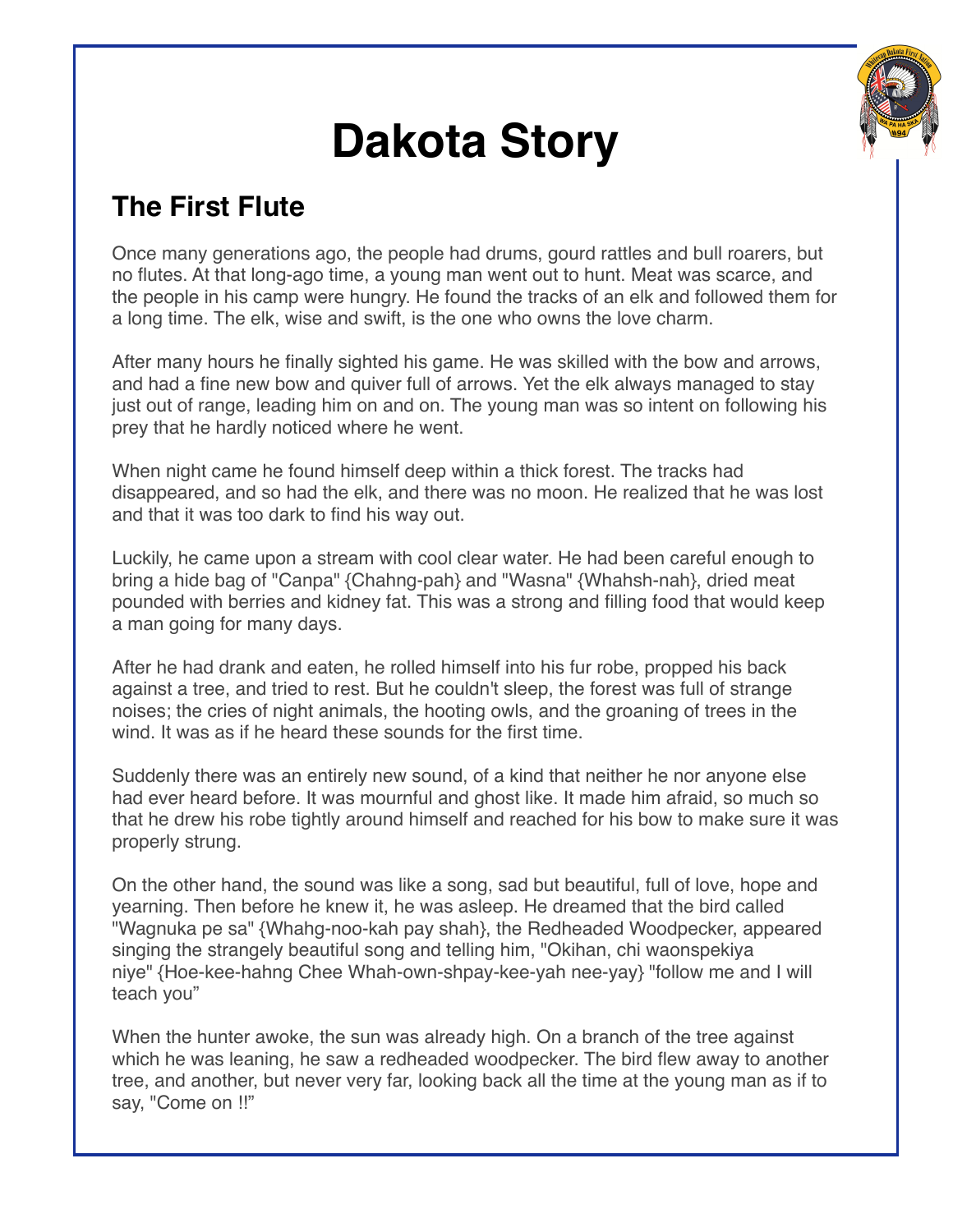

Then once more he heard that wonderful song, and his heart yearned to find the singer. Flying toward the sound, leading the hunter, the bird flitted through the leaves, while its bright red top made it easy to follow. At last it lighted on a Cedar Tree and began hammering on a branch, making a noise like the fast beating of a small drum. Suddenly there was a gust of wind, and again the hunter heard the beautiful sound right above him.

Then he discovered that the sound came from the dead branch that the woodpecker was tapping his beak on. He realized also that it was the wind that made the sound as it whistled through the holes that the bird had made.

"Kola {ko-lah}, {My friend}" said the hunter, "Let me take this branch home, you can make yourself another one!"

He took the branch, a hollow piece of Cedar wood filled with the holes that the woodpecker had drilled. A branch that was about the length of his forearm. He walked back to the village bringing no meat, but happy all the same.

In his "Tipi" {Tea-pea} the young man tried to make the branch sing for him. He blew on it, he waved it around, but no sound came. This made him so sad, he wanted so much to hear that wonderful new sound. He purified himself in the sweat lodge and climbed to the top of a lonely hill. There, resting with his back against a large rock, he fasted, going without food or water for four days and nights, Praying for the "Hanbleceyapi" {Hahngblay-chay-yah-pee}, {crying for the vision} which would tell him how to make the branch sing.

In the middle of the fourth night, "Wagnuka" {Whahg-noo-kah}, the bird with the bright red top appeared saying, "Yanka niye" {yahng-kah Nee-yay} "Watch me," turning himself into a man, he showed the hunter how to make the branch sing, Saying again and again, "Yanka niye, lecon" {yahng-kah Nee-yay Lay-chone} "Watch me, and do this now," and in his dream the young man watched and observed all that was done, very carefully.

When he awoke, he found a cedar tree, and asking of its forgiveness, he broke off a branch, and working many hours, hollowed it out with a bowstring drill, just as he had seen the woodpecker do in his dream.

He shaped the branch into the form of a bird with a long neck and an open beak. He painted the top of the bird's head with "Washasha" {Whahsh-hahsh-hah}, the sacred red color. And then he prayed, bathing The "Ciyotanka" {Chee-yoe-tahng-kah}, The Flute in the smoke of the sacred incenses. First he used sage, then cedar and finally sweetgrass.

He fingered the holes as he had seen the man-bird do in his vision, meanwhile blowing softly into the mouthpiece.